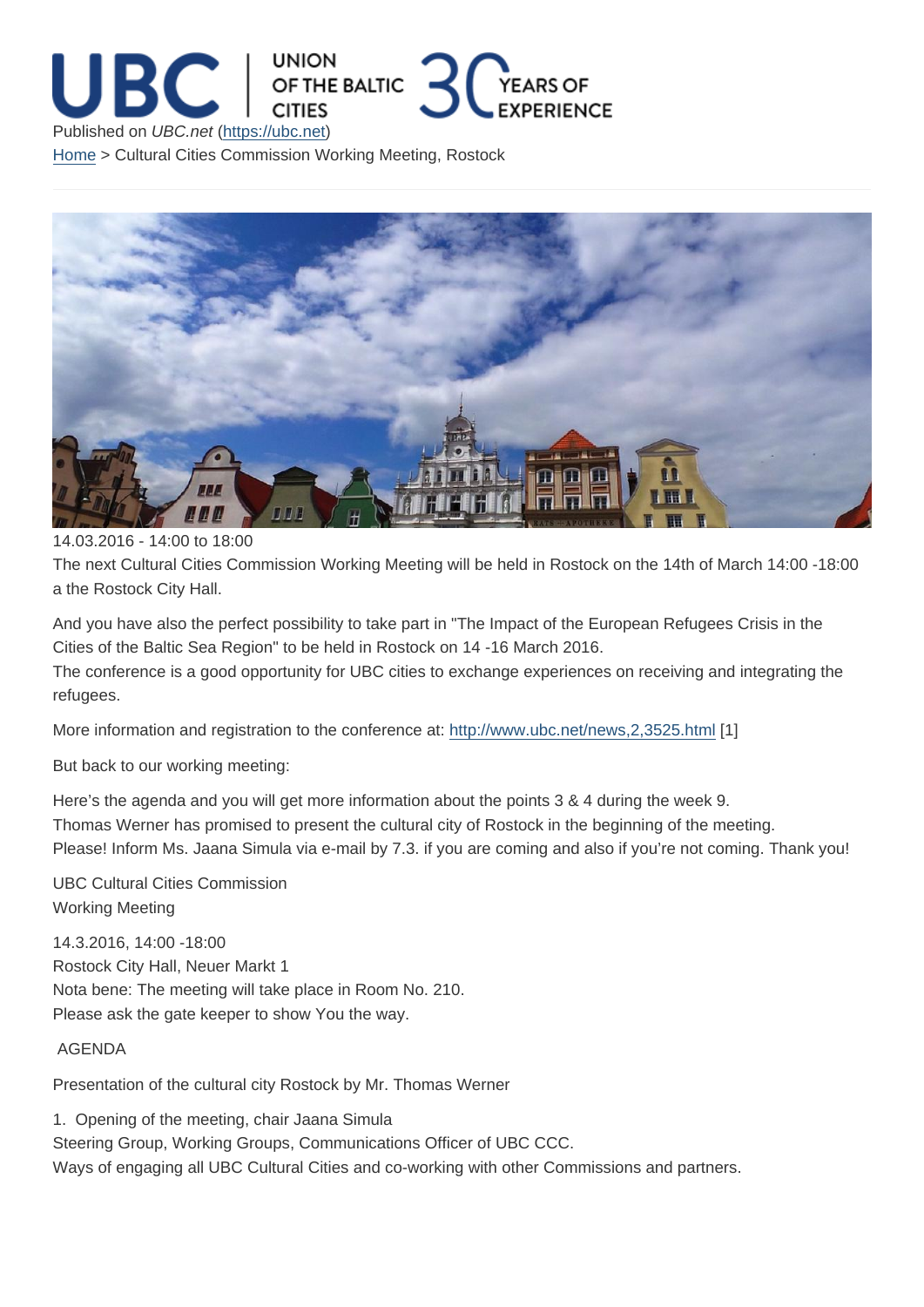Ways of engaging all UBC Cultural Cities and co-working with other Commissions and partners.

3. Discussion about the new Cultural Cities Commission. Vision and Action Plan & Budget 2016-2017

4. "Cultures of Sustainability in Baltic Cities" – a joint UBC commission seminar with focus on Sustainable Safe Cultural Events (Festivals, Conferences) in Slupsk, Poland, Wednesday 15 – Friday 17 June Respective Commissions' interest:

Cultural Cities: Exchange of cultural event expertise and excellence

Safe Cities: Concepts of Safe events (safety of participants, rescue plans and rescue vehicles)

Sustainable Cities: Recycling, environmental friendly, efficient energy, accessibility and mobility solutions

Themes and elements of the meeting programme:

The role of culture in advancing sustainable and safe urban development

- o Multicultural sustainability cases from cities
- o Sustainable and safe cultural events in Baltic cities
- Implementing Sustainable Development Goals in BSR cities
- o Session co-organized with CBSS-Baltic 21
- o Making Baltic cities inclusive, safe, resilient and sustainable

Towards new energy-culture: How can cities quit fossil-fuels

- o Joint seminar with CDP
- o Global and Baltic Sea regional perspectives
- o Carbon neutrality and climate resiliency as new strategic goals towards post-fossil era
- 5. Children culture, seminar in making ideas and so
- 6. Other matters

## Union of the Baltic Cities

**Secretariat** Wa?y Jagiello?skie 1 80-853 Gda?sk Poland

tel. +48 58 301 09 17 tel. +48 58 301 91 23

E-mail to the UBC secretariat

[Old UBC website](mailto:info@ubc.net) 

**[UnionoftheBalticC](http://archive.ubc.net)ities** 

[@UBC\\_BSR](https://www.facebook.com/UnionoftheBalticCities)